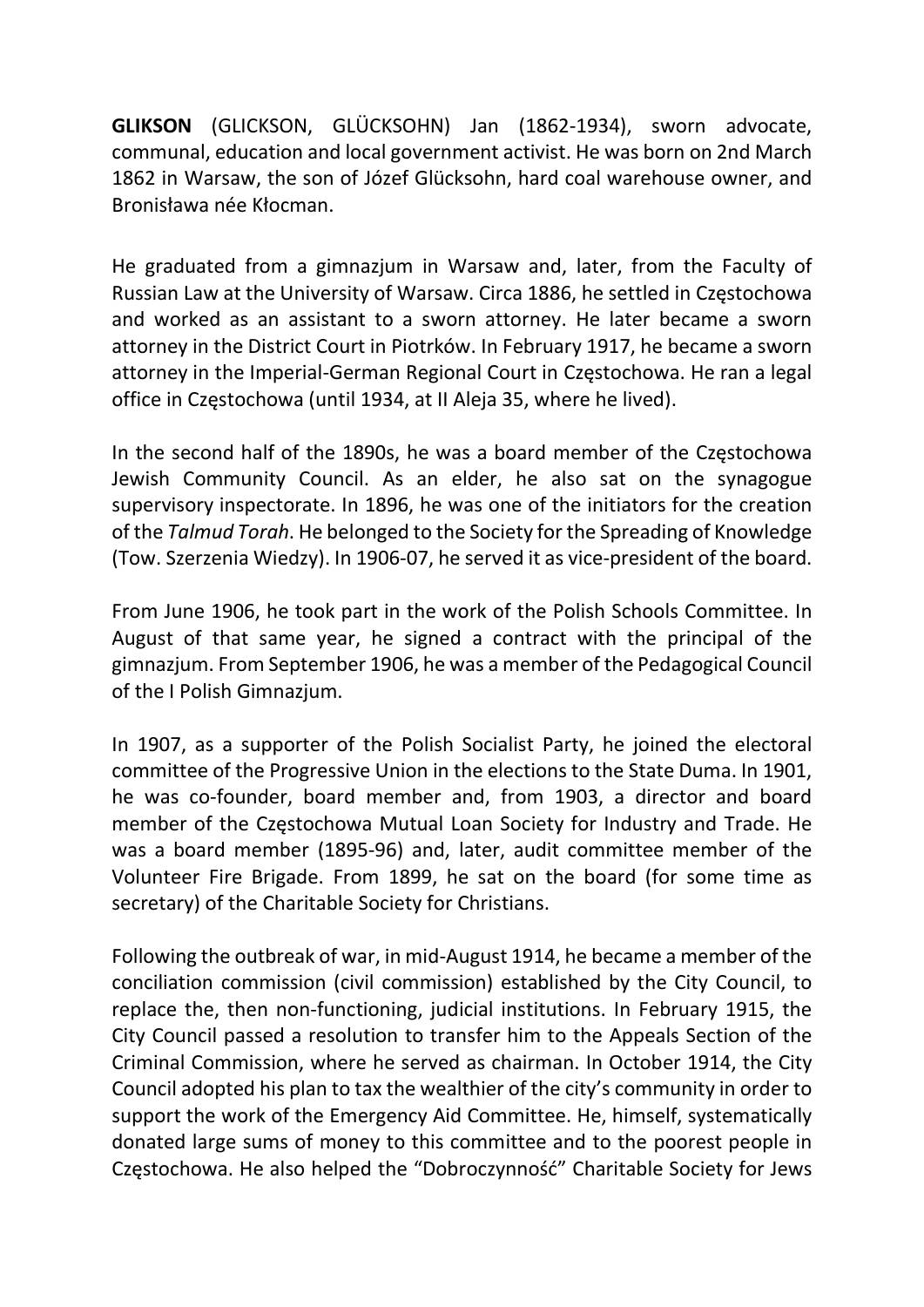Hospital, including, in 1913, donating 100 rubles towards it. From 1913, he made a monthly contribution towards the boy's Jewish elementary school.

In 1915 and 1916, he lived temporarily in Warsaw, however maintained contact with Częstochowa. In 1915-17, he lectured at self-education courses in Częstochowa. He conducted classes on social science, the state and the law. In February 1916, he was appointed as a taxation deputy of the City Council and, in July 1917, was a member of the City Council's financial delegation.

Glikson was particularly involved in the education of Jews. In 1922, at his initiative, the Częstochowa branch of the "Auxilium Academicum Judaicum" Committee to Aid Jewish Students was established. He was its president and coorganiser of various events (including games and festivals), the income from which was allocated to the Committee. He was also a leader of the Society for Spreading Knowledge Amongst Jews. He belonged to the Care Council of the Poor Student Youth Section of that organisation. In 1926, he was one of the organisers of the Częstochowa Anti-Tuberculosis Society. He was a member of its board, as well as a member of its finance committee.

In the opinion of Dr. Stanisław Nowak, Glikson was "the brains of the Jewish community. He was undoubtedly the best civil lawyer in Częstochowa, a permanent legal advisor to many Częstochowa industrialists. He created the constitutions of many joint-venture companies operating in Częstochowa. He was a very educated, serious, calm man, of good character and, therefore, due to his efforts and knowledge of the law, he was highly respected by both the Jewish and Christian populations".

He died on 26th May 1934 in Częstochowa and was buried in the local Jewish cemetery. (The location of his grave is unknown.)

In his marriage to Helena née Szancer (whom he later divorced), he had two daughters,

- Stefania (1890-) and
- Maria Bronisława (23rd June 1888 Częstochowa 1952), married surname Mankiewicz, who graduated from a gimnazjum in Częstochowa. From 1905, she was a member of the PPS (pseudonym "Aleksandra") and, from December 1906, she was active in combat technique in the PPS-Revolutionary Faction Combat Organisation (OB PPS-FR). Her apartment was the local OB PPS-FR underground premises and she, herself, took money to Warsaw, expropriated by militants in activities in the